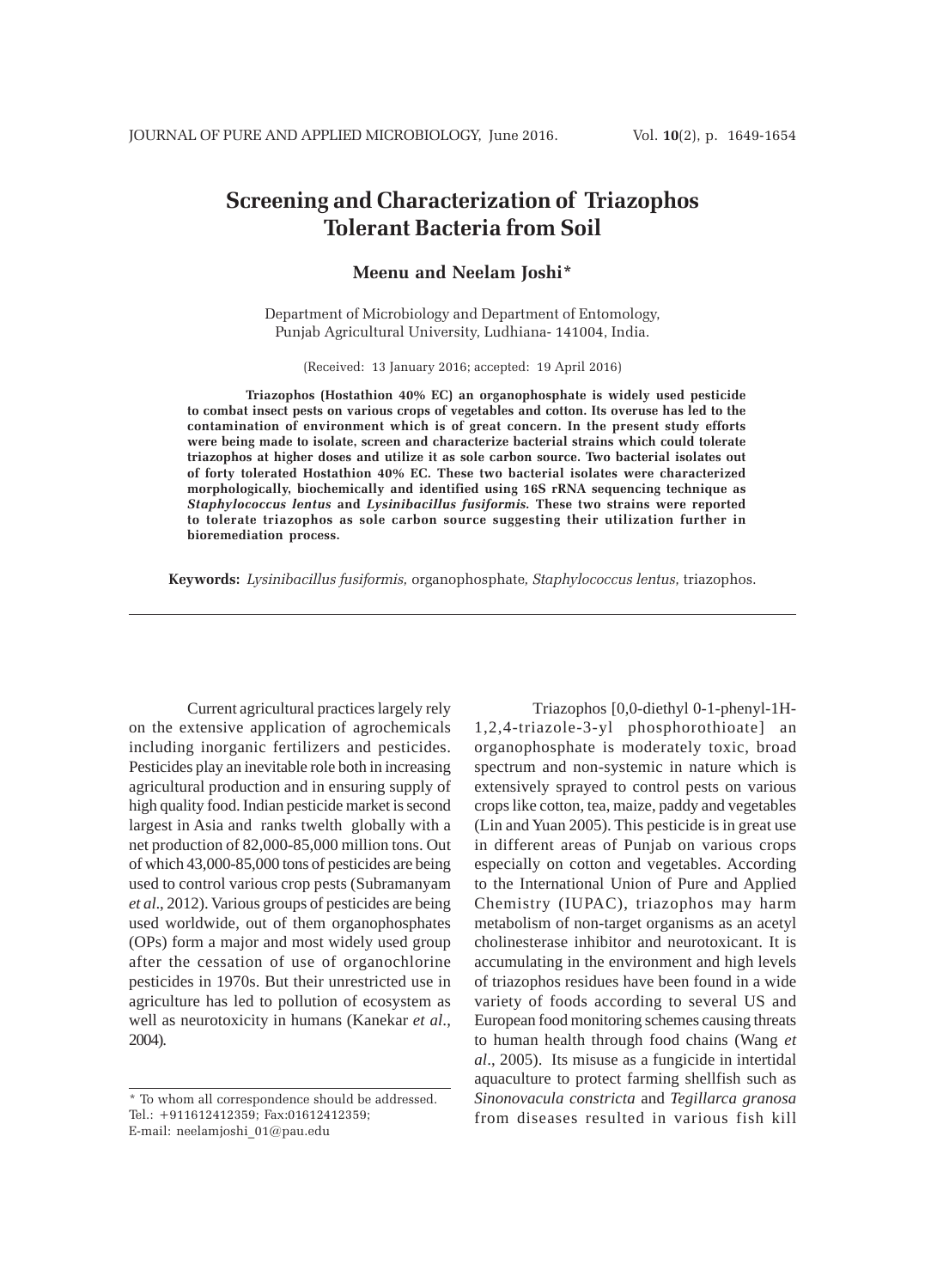accidences. Thus, the evaluation of environmental safety for triazophos is of great concern. Keeping these points in view, the present study was undertaken to isolate, screen and characterize triazophos tolerant bacteria from soil so that tolerant isolate can be exploited for use in bioremediation.

## **MATERIALS AND METHODS**

## **Soil sampling**

Soil samples were collected from agricultural fields of cotton and vegetable of different districts of Punjab viz Fazilka, Bathinda Jalandhar, Patiala which had history of ten years exposure to triazophos. Soil samples were also collected from bank of Buddha Nullah. These soil samples were brought to the laboratory, air dried, sieved through 2mm mesh to remove coarse soil particles and then stored at 4°C for further processing.

## **Chemicals and Media**

A commercial preparation of Triazophos i.e. Hostathion (40% EC) obtained from Cheminova India Ltd., Panoli, Distt. Bharuch was used in the present study. All other chemicals (AR grade) were procured from Hi-Media Laboratories Pvt. Ltd., Mumbai.

For isolation of Triazophos tolerant microorganisms : Dorn's medium was used [Media composition (g/l):  $\text{Na}_2\text{HPO}_4$ .12H<sub>2</sub>O 3.0; KH<sub>2</sub>PO<sub>4</sub> 1.0;  $(NH<sub>4</sub>)<sub>2</sub>SO<sub>4</sub>$  1.0; Ammonium ferric citrate 0.01; Yeast Extract 0.1; Trace Element Solution 10ml; Distilled Water 1000ml; Agar 20.0. The composition of trace element solution was in (g/l)  $MgSO_4$ .7H<sub>2</sub>O 10.0; CaCl<sub>2</sub>.2H<sub>2</sub>O 2.0; MnSO<sub>4</sub>.H<sub>2</sub>O 3.0 and FeSO<sub>4</sub>.7H<sub>2</sub>O 0.2; pH 7.2 $\pm$ 0.2.] Dorn's medium was autoclaved and then supplemented with 50mg/ml triazophos as a sole carbon source.

# **Methodology for isolation and screening**

Triazophos tolerant bacteria were isolated from soil as per the method of Yang *et al*., (2011) with slight modifications. Soil samples (10.0 g) were added in 250 ml Erlenmeyer flasks containing 100 ml of Dorn's medium supplemented with 50 mg/ml triazophos. The flasks were incubated on a rotary shaker at 250 rpm for 7 days at  $30^{\circ}$ C. At periodic intervals, a loopful of sample from the flasks was streaked on plates containing Dorn's medium supplemented with triazophos (50 mg/ml) and were

incubated at 30°C for 72 hrs. The individual bacterial colonies that grew on the medium were subcultured on Dorn's medium containing triazophos of the same concentration. These bacterial isolates were further tested and screened for their ability to grow at higher concentrations of triazophos (100mg/ml, 200mg/ml, 500mg/ml and upto 1000mg/ ml) as their only carbon source in the Dorn's broth. Finally, those strains which could tolerate 1000 mg/ ml triazophos concentration were selected and used for further morphological, biochemical and molecular studies.

## **Identification of the isolate**

The morphological and biochemical tests for the selected bacterial isolates were performed by using standard methods. The bacterial strains were taxonomically identified from Bergey's Manual of Determinative Bacteriology (1994) Edition IX and further confirmed by DNA isolation and 16S rRNA sequencing technique by out sourcing from Xcelris labs Ltd. Premchand Nagar Road, Bodakdev, Ahmedabad 380054, India.

#### **RESULTS**

#### **Isolation of triazophos tolerant bacteria from soil**

Soil samples were collected from various regions of Punjab and out of them forty bacterial strains were isolated which could tolerate 50 mg/ ml triazophos. These isolates were further screened at higher concentrations (100mg/ml, 200mg/ml, 500mg/ml and upto 1000mg/ml). Only two bacterial strains V1 and V4 exhibited maximum tolerance to 1000mg/ml concentration (*Table 1*). These strains were selected and used for further studies.

# **Morphological and biochemical characterization of bacterial isolates**

These isolates were further tested morphologically based on their shape, cell arrangement, fluorescence and Gram reaction (*Table 2*). Biochemical characterization based on various biochemical tests like catalase production, H2 S production, IMViC test, oxidase production and carbohydrate fermentation was done (*Table 3*). The optimal pH and temperature for the isolates was found to be 6.4-8 and 30°C respectively.

Identification of the bacterial strains was done by consulting Bergey's Manual of Determinative Bacteriology (1994) Edition IX. Accordingly, bacterial isolate V1 and V4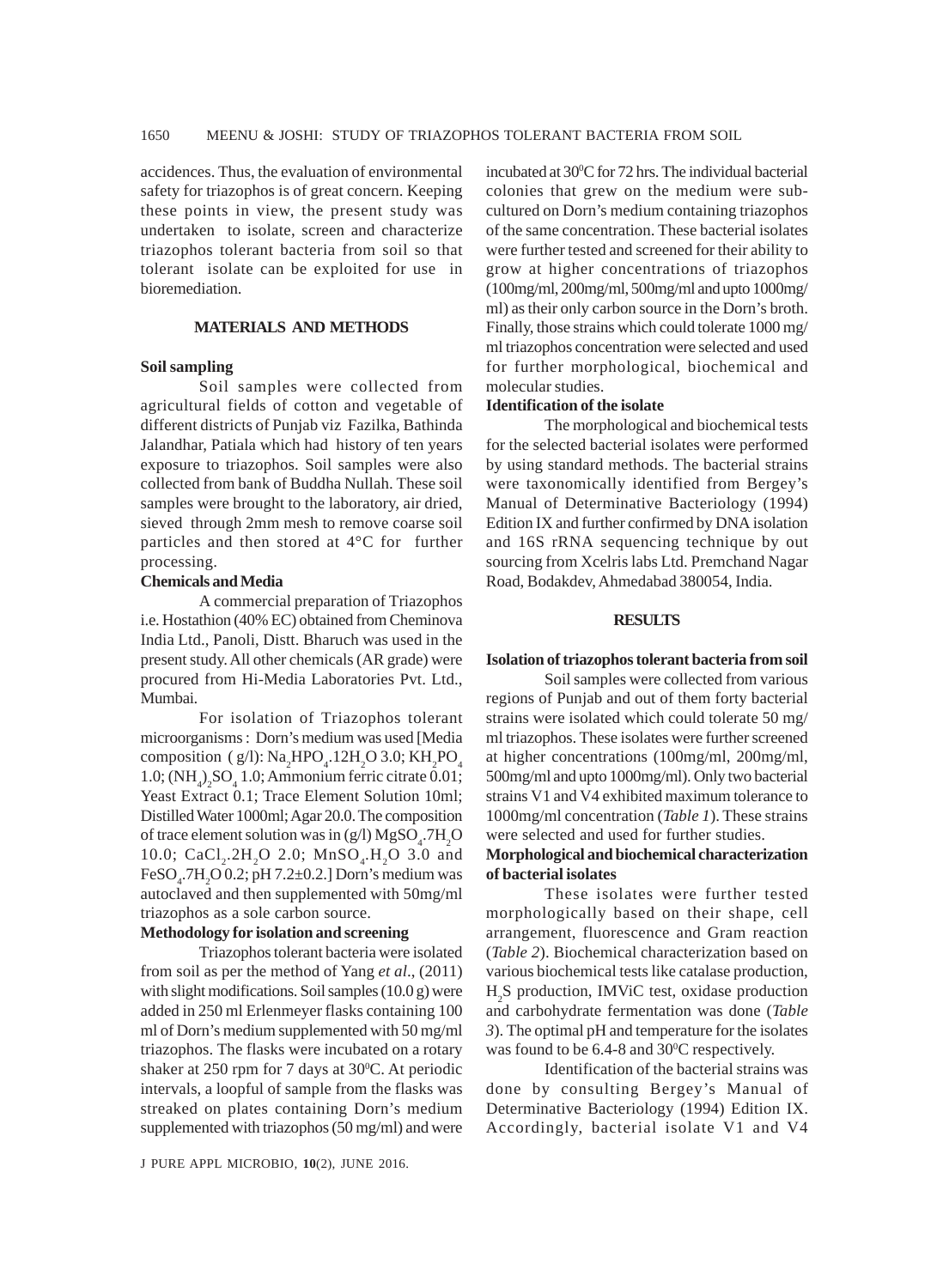| Source of<br>soil collection | Village/<br>Location | <b>District</b> | Total number<br>of bacterial isolates | Selected bacterial<br>isolates at higher conc.<br>(1000ppm) |
|------------------------------|----------------------|-----------------|---------------------------------------|-------------------------------------------------------------|
| Buddha Nullah                | Haebowal             | Ludhiana        | $9$ (H <sub>1</sub> -H <sub>9</sub> ) |                                                             |
| Cotton field                 | Karni Khera          | Fazilka         | $6$ (F1-F6)                           |                                                             |
| Cotton field                 | Romana               | <b>Bathinda</b> | 8 (K1-K8)                             |                                                             |
| Vegetable field              | Bhogpur              | Jalandhar       | $5(V1-V5)$                            | V1 and V4                                                   |
| Vegetable field              | Kheri Gujran         | Patiala         | $6(B1-B6)$                            |                                                             |
| Vegetable field              | Chudpur              | Ludhiana        | $6$ (C1-C6)                           |                                                             |

**Table 1.** Selected bacterial isolates and their source

**Table 2.** Morphological characterization of triazophos tolerant bacterial isolates

| Characteristics     | Bacterial isolates              |                      |  |
|---------------------|---------------------------------|----------------------|--|
|                     | V1                              | V4                   |  |
| Cell shape          | Coccus                          | Rod shaped           |  |
| Fluorescence        | Negative                        | Negative             |  |
| Cell arrangement    | Single, in pairs and/or tetrads | Single and in chains |  |
| Cell surface        | Opaque                          | Opaque               |  |
| Gram reaction       | Gram positive                   | Gram positive        |  |
| Endospore formation | Negative                        | Positive (central)   |  |
| Motility            | Non-Motile                      | Motile               |  |

| <b>Table 3.</b> Biochemical characterization of |  |
|-------------------------------------------------|--|
| triazophos tolerant bacterial isolates          |  |

| Characteristics             | Bacterial isolates<br>V1<br>V4 |        |
|-----------------------------|--------------------------------|--------|
| Catalase production         | $^{+}$                         | $^+$   |
| Oxidase production          | $^{+}$                         | $^{+}$ |
| Urea hydrolysis             |                                | $^{+}$ |
| H <sub>2</sub> S production |                                |        |
| Esculin hydrolysis          | $^{+}$                         |        |
| Starch hydrolysis           | $^{+}$                         |        |
| Casein hydrolysis           | $^{+}$                         | $^{+}$ |
| Gelatin hydrolysis          | $^{+}$                         | $^+$   |
| Indole test                 |                                |        |
| Voges-proskauer test        |                                |        |
| Methyl red test             |                                |        |
| Citate utilisation          |                                | $^+$   |
| Nitrate reduction test      |                                |        |
| Sucrose utilisation         | $^+$                           |        |
| Fructose utilisation        | $^+$                           |        |
| Lactose utilisation         |                                |        |
| Glucose utilisation         | $^{+}$                         |        |

presumptively identified as a member of *Staphylococcus* and *Bacillus* respectively.

**Molecular characterization of bacterial isolates**

Fragment of 16S rRNA gene was amplified by PCR using gene specific primers. A single discrete PCR amplicon band of 1500 bp was observed when resolved on Agarose Gel (*Figure 1*). On the basis of 16S rRNA gene similarity, isolate V1 showed 99% sequence homology with *Staphylococcus lentus* strain (EF528296.1) and isolate V4 showed 99% sequence homology with *Lysinibacillus fusiformis* strain (GU125642.1). Phylogenetic tree was constructed for both the isolates using MEGA 4 (*Figure 2, 3*). Based on nucleotide homology and phylogenetic analysis, the bacterial isolates V1 and V4 were identified as *Staphylococcus lentus* and *Lysinibacillus fusiformis.* Several workers have also reported characterization of bacteria based on 16S rRNA gene sequence analysis (Zhu *et al*., 2010; Guo *et al*., 2009).

 $+$  = positive reaction;  $-$  = negative reaction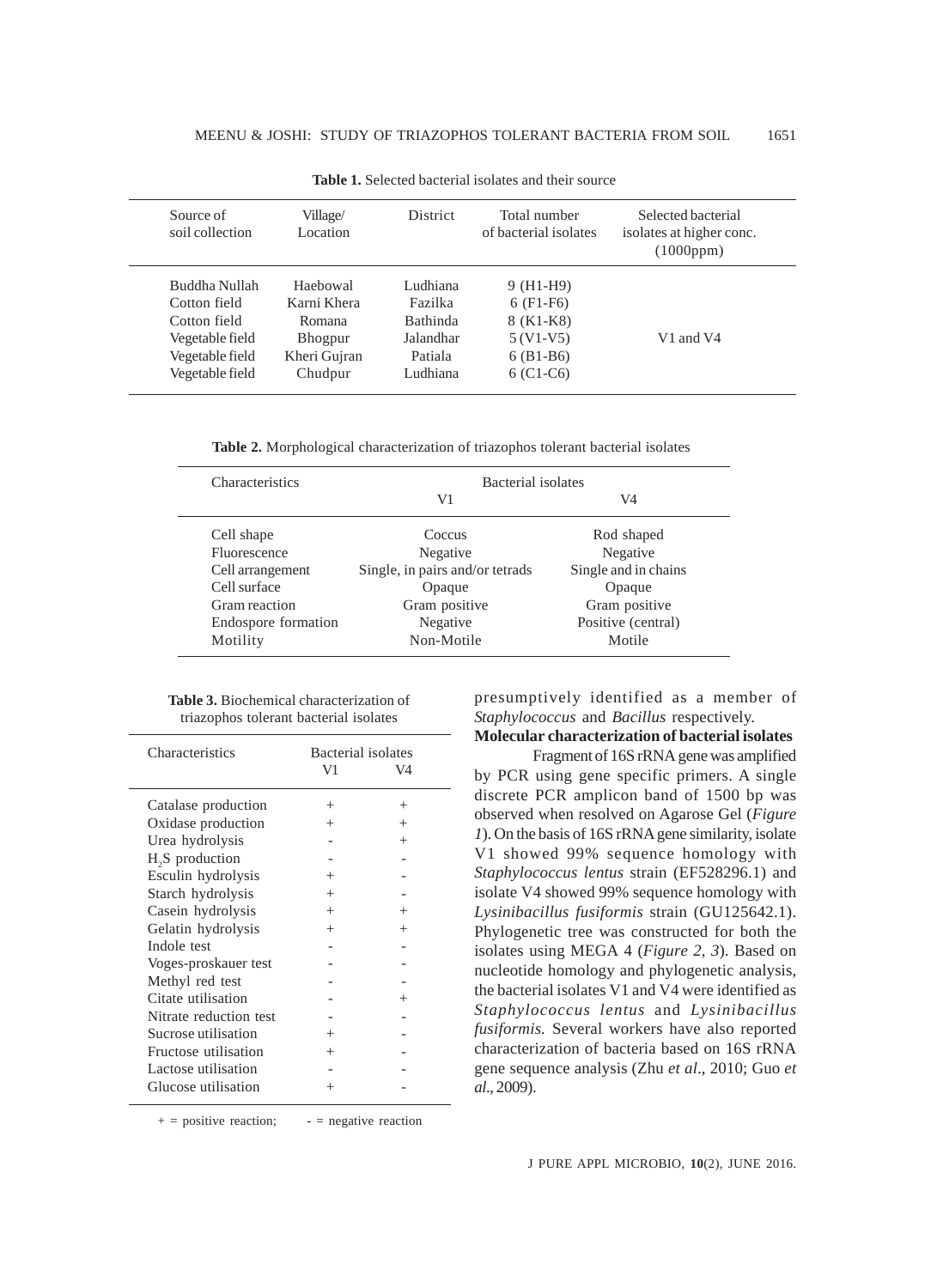#### **DISCUSSIONS**

Isolation of different bacterial strains tolerant to pesticides has been extensively studied by various scientists . Several bacterial strains belonging to genus *Klebsiella* (Wang *et al*., 2005); *Diaphorobacter* (Guo *et al*., 2009); *Bacillus* (Tang and You 2011) have been reported to utilize triazophos as their sole carbon and nitrogen source. Results obtained in the present study were in agreement with the findings of earlier scientists



**Fig. 1.** Gel Image of 16S rRNA amplicon (LANE 1); DNA Marker (LANE 2)

like Yang *et al*., (2011) who isolated three triazophos tolerant bacterial strains from the triazophos polluted soil samples in China using Luria-Bertani (LB) medium and mineral salt medium supplemented with triazophos (50 mg/ml) as sole carbon source for growth at  $30^{\circ}$  C. After the screening process, a strain designated as *Diaphorobacter* sp., TPD-1 was selected. Similarly, Wang *et al*., (2005) isolated twenty-eight different microorganisms which had the ability to tolerate triazophos using basal salt medium (BSM) supplemented with triazophos (100 mg/ml) as sole carbon and nitrogen source.

Two strains V1 and V4 identified as *Staphylococcus lentus* and *Lysinibacillus fusiformis* using 16S rRNA sequencing technique were the firstly identified strains against triazophos tolerance. Mohan and Naveena (2015) also reported the role of *Lysinibacillus fusiformis* in acephate (an organophosphate) degradation in paddy soil. Various strains of *Lysinibacillus fusiformis* have been widely employed in biodegradation of environmental contaminants



**Fig. 2.** Phylogenetic tree for V1



**Fig. 3.** Phylogenetic tree for V4

J PURE APPL MICROBIO*,* **10**(2), JUNE 2016.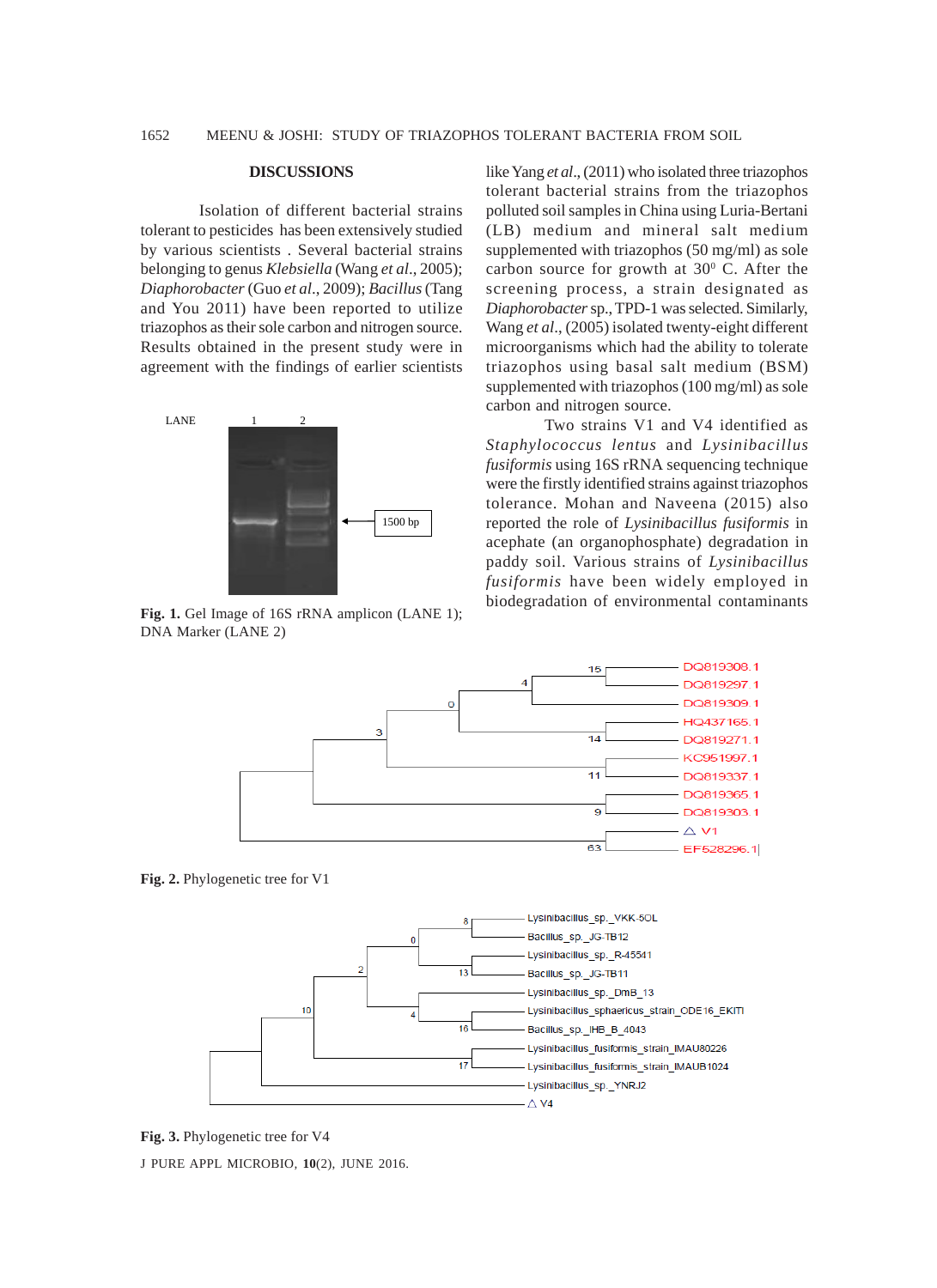such as hydrocarbon (Dongfeng *et al*., 2011), sulfonated azo dyes (Saratale *et al*., 2013) etc. *Lysinibacillus sp.* isolated from agricultural land has biodegrading activity on herbicide fomesafen and could degrade upto 81.32% within a week of incubation (Liang *et al*., 2009). On the other hand Baishya and Sharma (2014) reported the role of *Staphylococcus sp.* in degradation of malathion and quinalphos when isolation was carried out using Mineral Salts Medium (MSM).

Morphological and biochemical characterization results were also found to be in corroboration with the findings of Tang and You (2011) and Li *et al*., (2008) who studied the morphological and cultural features of organophosphate degrading *Bacillus* sp. (TAP-1) and (Dsp-6) respectively; isolated from pesticide contaminated soil.

*Lysinibacillus sp.* is widely employed for the detoxification of factory wastewaters to remove chromium contamination. Thus these two strains can be widely employed for removal of contaminants from environment and ecosystem can be made pollution free.

## **CONCLUSION**

The aim of this work was identifying new strains of bacteria which could grow easily even in the presence of highest concentration (1000 mg/ ml) of triazophos. The purpose behind this study was to isolate such strains so that they could be bioaugmented and used in bioremediation of pesticide contaminated sites thus help reducing chemical pesticides from soil and maintaining pesticide free environment.

# **ACKNOWLEDGEMENTS**

We are grateful to The Head, Department of Entomology at Punjab Agricultural University for supporting us and providing with all the required facilities to carry out research work .

#### **REFERENCES**

1. Baishya, K., Sharma, H.P. Isolation and characterization of organophosphorus pesticide degrading bacterial isolates. *Arch. Appl. Sci. Res.,* 2014; **6**:144-9.

- 2. Bergey, D.H., Holt, J.G., Krieg, N.R., Sneath, P.H.A. Bergey's Manual of Determinative Bacteriology (9<sup>th</sup> ed.). Lippincott Williams & Wilkins. 1994; ISBN 0-683 00603-7.
- 3. Berkhoff, H.A., Vinal, A.C. Congo red medium to distinguish between invasive and non invasive *Escherichia coli* pathogenic for poultry. *Avian Diseases*. 1986; **30**: 117-21.
- 4. Dongfeng, Z., Weilin, W., Yunbo, Z., Qiyou, L., Haibin, Y., Chaocheng, Z. Study on isolation, identification of a petroleum hydrocarbon degrading bacterium *Bacillus fusiformis sp.* and influence of environmental factors on degradation efficiency. *Environ. Prot.* 2011; **13**: 74-82.
- 5. Guo, X.Q., Li, R., Lin, D.Q., Zhu, B., Li, S.P., Jiang, J.D. Isolation and characterization of triazophos degrading strain GS-1 and its degrading characteristics. *Microbiol*. 2009; **36**: 1143-9.
- 6. Kanekar, P.P., Bhadbhade, B., Deshpande, N.M., Sarnaik, S.S. Biodegradation of organophosphorus pesticides. *Proc. Indian National Sci. Acad.* 2004; **70**: 57-70.
- 7. Li, X., Jiang, J., Gu, L., Waseem, A.S., He, J., Li, S. Diversity of chlorpyrifos-degrading bacteria isolated from chlorpyrifos contaminated samples. *Inter. Biodeterior. Biodegrad.* 2008; **62**: 331-5.
- 8. Liang, B., Lu, P., Li, H., Li, R., Li, S., Huang, X., Biodegradation of fomesafen by strain *Lysinibacillus sp*. ZB-1 isolated from soil. *Chemosphere*. 2009; **77**: 1614-9.
- 9. Lin, K.D., Yuan, D.X. Degradation kinetics and products of triazophos in intertidal sediment. *J. Environ. Sci*. 2005; **17**: 933-6.
- 10. Mohan, N., Naveena, L. Isolation and Determination of Efficacy of Acephate Degrading Bacteria from Agricultural Soil. *J. Environ. Sci. Toxicol. Food Technol.* 2015; **9**: 10-20.
- 11. Saratale, R.G., Gandhi, S.S., Purankar, M.V, Kurade, M.B., Govindwar, S.P., Oh, S.E., Saratale, G.D. Decolorization and detoxification of sulfonated azo dye CI Remazol Red and textile effluent by isolated *Lysinibacillu*s *sp*. *J. biosci. bioeng*. 2013; **115**: 658-67.
- 12. Subramanyam, D., Lokanatha, V., Rajendra, W., Vijayalakshmi, B. Biomanagement of pesticides for sustainable environment: An Indian Scenario. *Int. J. Biol. Pharm. Res.* 2012; **3**: 826-34.
- 13. Tang, M., You, M. Isolation, identification and characterization of a novel triazophos degrading *Bacillus* sp. (TAP-1). *Microbiol. Res*. 2011; **49**: 144-51.
- J PURE APPL MICROBIO*,* **10**(2), JUNE 2016. 14. Velazquez, A., Xamena, N., Creus, A., Marcos,